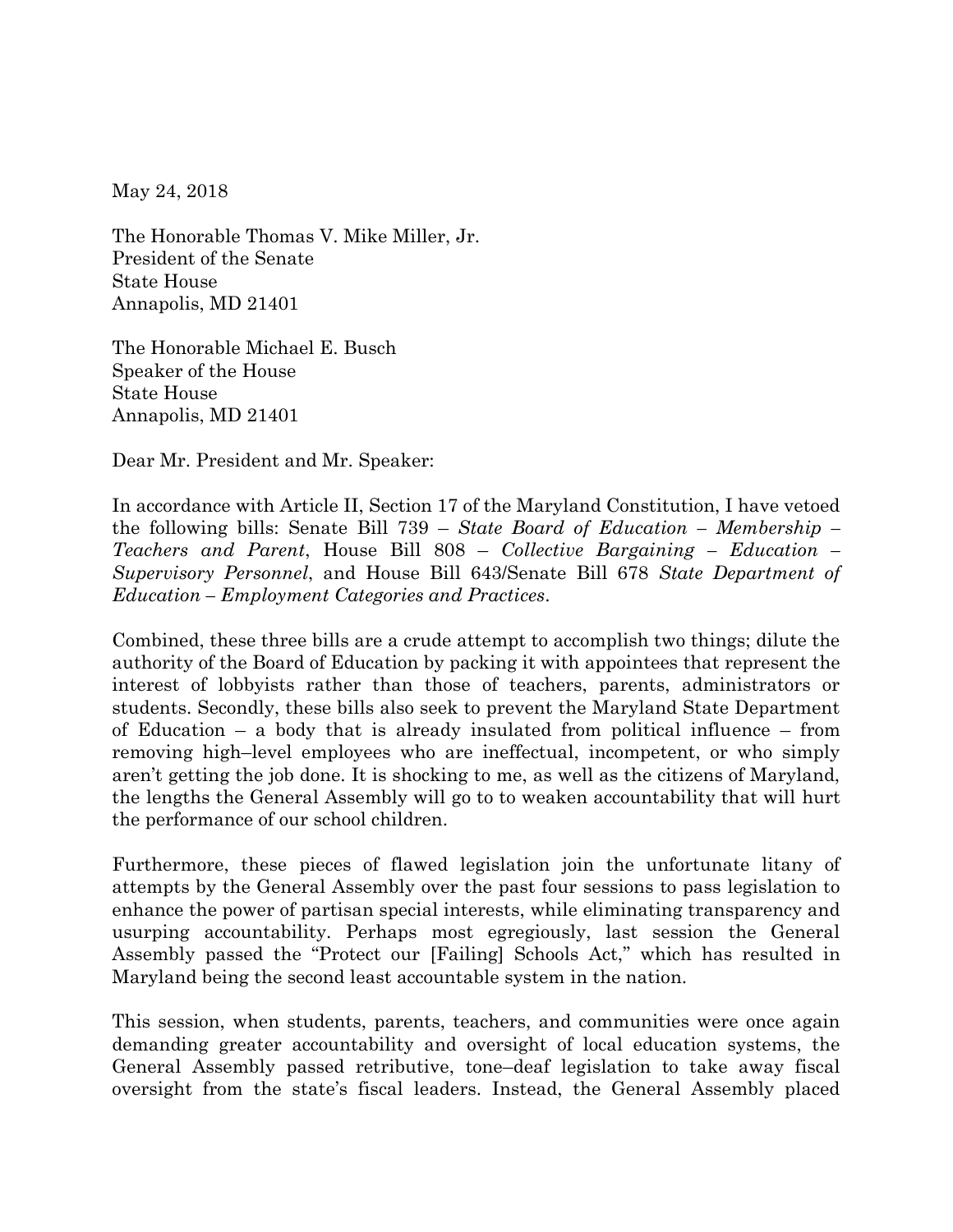billions of taxpayer dollars into the hands of the Interagency Commission on School Construction, making us less and less accountable when a number of ethical lapses, criminal charges, grading irregularities, and procurement crises have occurred in multiple Maryland school systems.

Unfortunately, the General Assembly chose not to pass legislation to provide for an independent Investigator General, which would have also increased accountability in our schools by establishing an anonymous electronic tip program, protected whistleblowers, and allowed Maryland citizens to report any potential cases of wrongdoing, abuse, or unethical conduct.

Senate Bill 739 seems to mirror the botched attempt by the General Assembly in 2016 to pass legislation which would have changed the process Maryland uses to select the superintendent of the state school system, a move that would have diluted the independence of the State Board of Education.

With this bill again the General Assembly has tried to take away authority from the State Board of Education. The current twelve–member body, is comprised of individuals who bring to their role a diverse range of personal, professional, and civic experiences in education. Members of the State Board are selected for their great diversity in the skills, experiences and areas of expertise, such as accountability, special education, school leadership, mental health, and gifted and talented education.

One of the most troubling aspects of Senate Bill 739 is the selection process by which members would be chosen. For teacher members, the Governor selects one member from a list of three elementary teachers and the other from a list of three secondary teachers produced by the Maryland State Education Association and Baltimore Teachers Union. The parent member would be selected from a list of three parents chosen by the Maryland Parent Teacher Association.

Several State Board members are themselves parents of students currently, or previously enrolled in Maryland Public schools. The membership also includes current and former educators and administrators in positions on local boards and in parent teacher associations. These and other experiences provide Maryland's State Board with a solid understanding of education policy and practice, including the practical implications of policy decisions as they affect children, parents, and teachers.

Senate Bill 739 would negatively impact the Board's composition by requiring an additional three seats be selected from just two of the many important stakeholder groups that exist statewide. Excluded groups would include, but not be limited to, school principals, guidance counselors, curriculum specialists, superintendents, librarians, and support personnel. The participation of individuals selected to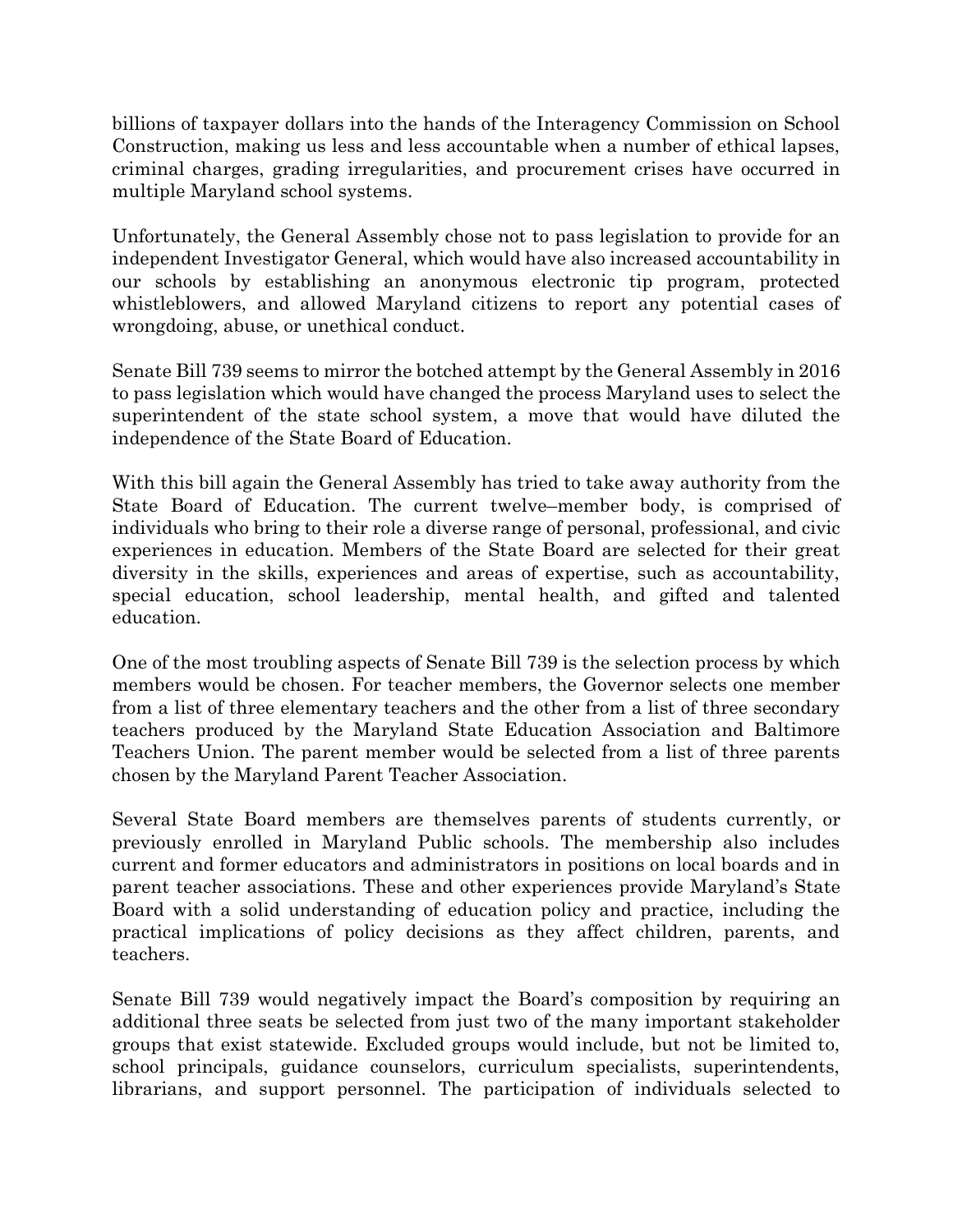represent a specific special interest union group, could have unintended negative consequences and could result in encouraging narrowly focused agendas that are in the interest of a few and not for the common good. A policy making board of the magnitude and importance of the Maryland State Board of Education should represent all stakeholder groups, but most of all who are singularly focused on the needs of Maryland school children and not just be a collection of special interest group representatives.

In an additional attempt to dilute the authority of the Maryland State Board of Education, the General Assembly passed Senate Bill 678 and House Bill 643. This legislation seeks to weaken the Department's capacity to achieve its – and the board's, the General Assembly's and the Governor's – educational goals at a time when strengthening the performance of Maryland's schools and students is more important than ever.

Senate Bill 678 and House Bill 643 would eliminate appointment positions within the Department and convert the status of approximately 900 at–will (special appointment) employees. A long standing practice in the State is not simply convert at–will employees to merit protected without a competitive recruitment. This legislation would have significant operational and fiscal impacts on the Department in terms of loss of flexibility to hire highly qualified staff, increased administrative burdens, and the fiscal consequences of great expenses for staff and operations. Most troubling, this bill will hinder the Department's ability to compete in an already competitive job market and make it more difficult to acquire talented employees.

In a continued theme to strip accountability from our local school systems, the General Assembly passed House Bill 808. This legislation alters the definition of "supervisory employee" by removing "as determined by the public school employer in negotiation with the employee organization." Removing this language would remove the local authority to determine who is classified as supervisory, thus sending any disputes over classifications to the Public School Labor Relations Board.

There are several ramifications associated with the new structure set up in House Bill 808. Local school system organizational charts would be left to the discretion of the Public School Labor Relations Board. Preventing local school systems from making changes to staff and roles will impact students, as employees would be unable to be reclassified without a tedious legal challenge which could take a year or more.

Removing all authority to classify positions from the local board will prohibit the public school employer from ensuring an efficient operation best suited for the needs of their local school system. In order to operate efficiently, the local school system needs to be able to reclassify positions to the changing needs of the school system.